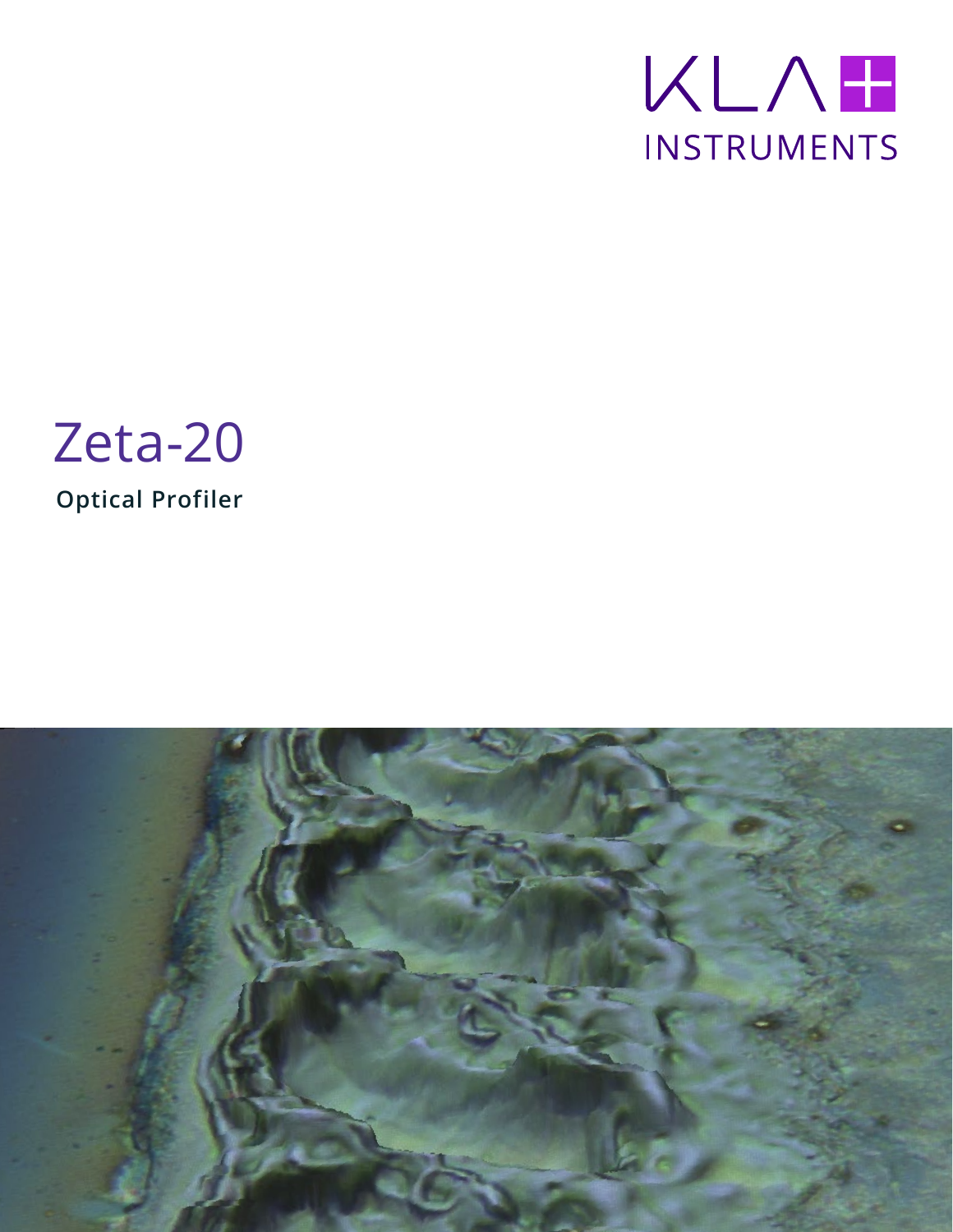

# Advantages

- Fast, non-contact, 3D optical profiler
- Multi-mode optics supporting 3D scanning, interference contrast, film thickness and automated defect inspection
- Fully automated measurements
- Simultaneous 3D scan and True Color infinite focus image capture
- Configurable for wafers with a diameter up to 150mm
- Manual or motorized XY stage and turret options
- **•** Intuitive user interface

## Applications

- **•** Step heights from nanometers to millimeters, including high aspect ratio
- Roughness of smooth (sub-nanometer) and rough (hundreds of microns) surfaces
- White light interferometry for wide area step height measurements with high z-resolution
- Thin film stress and sample bow
- **•** Transparent film thickness from 30nm to 100µm with film thickness mapping
- Transparent, multi-layer surfaces, such as encapsulated microfluidic devices
- Automated defect inspection with sensitivity for defects > 1µm (lateral dimension)

# Zeta-20 Optical Profiler



The Zeta-20 optical profiler is a non-contact, 3D surface topography benchtop measurement system in a compact, robust package. The system is powered by ZDot™ technology and multi-mode optics, enabling measurement of a variety of samples: transparent and opaque, low to high reflectance, smooth to rough texture, and step heights from sub-nanometer to millimeters. The Zeta-20 supports both R&D and production environments by providing comprehensive step height, roughness and film thickness measurements, plus defect inspection capability.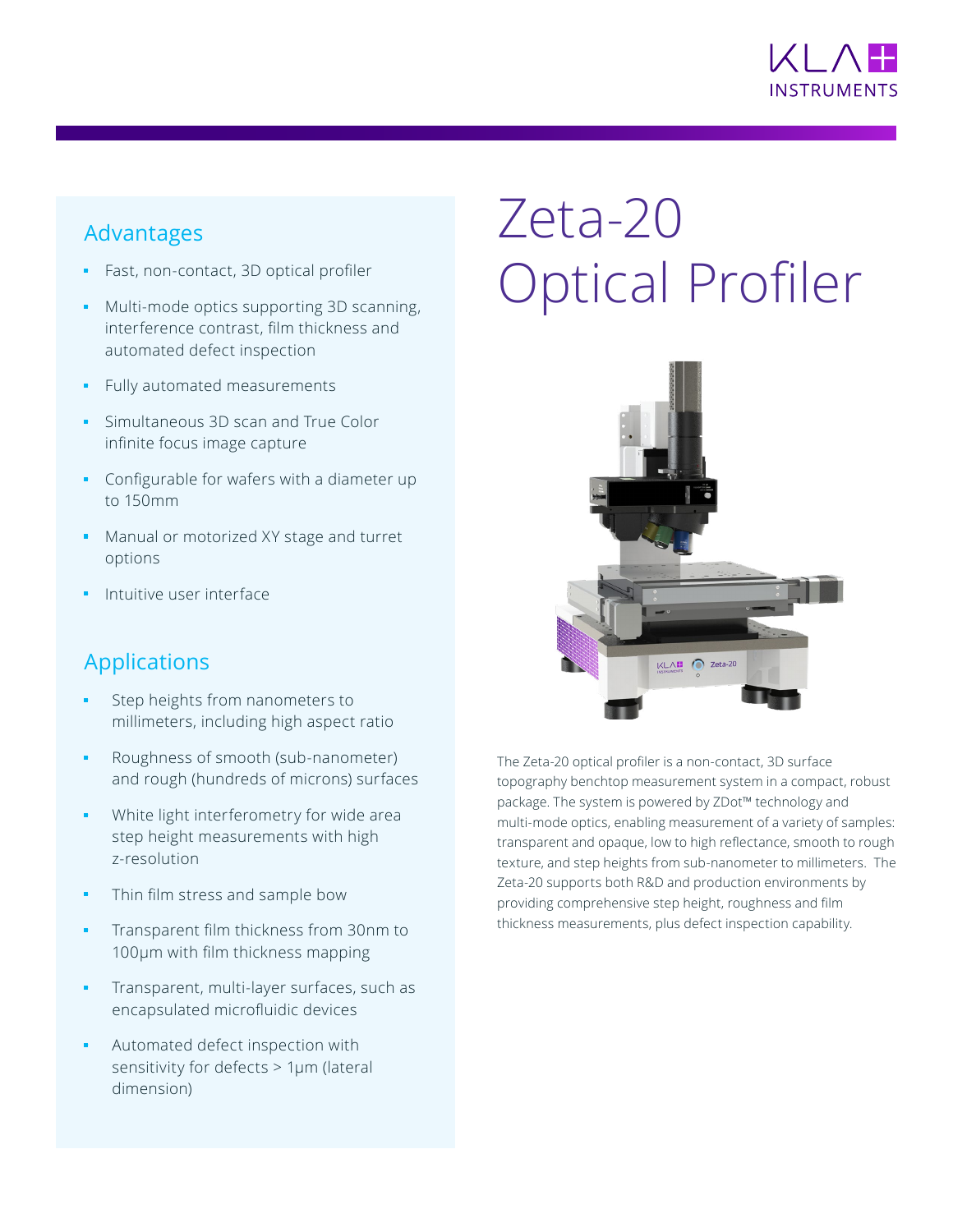

### **Core Enabling Technology**

ZDot™ confocal grid structured illumination technology is the patented 3D non-contact measurement technique inside the Zeta-20. A grid pattern is projected at the focal plane, providing high contrast when the surface is in focus. The maximum contrast for each pixel as a function of z position is used to map the surface topography. Simultaneously, a second LED is used to provide the surface's True Color at the point of highest contrast. The final output is a high-resolution 3D scan and a True Color infinite focus image of the surface.







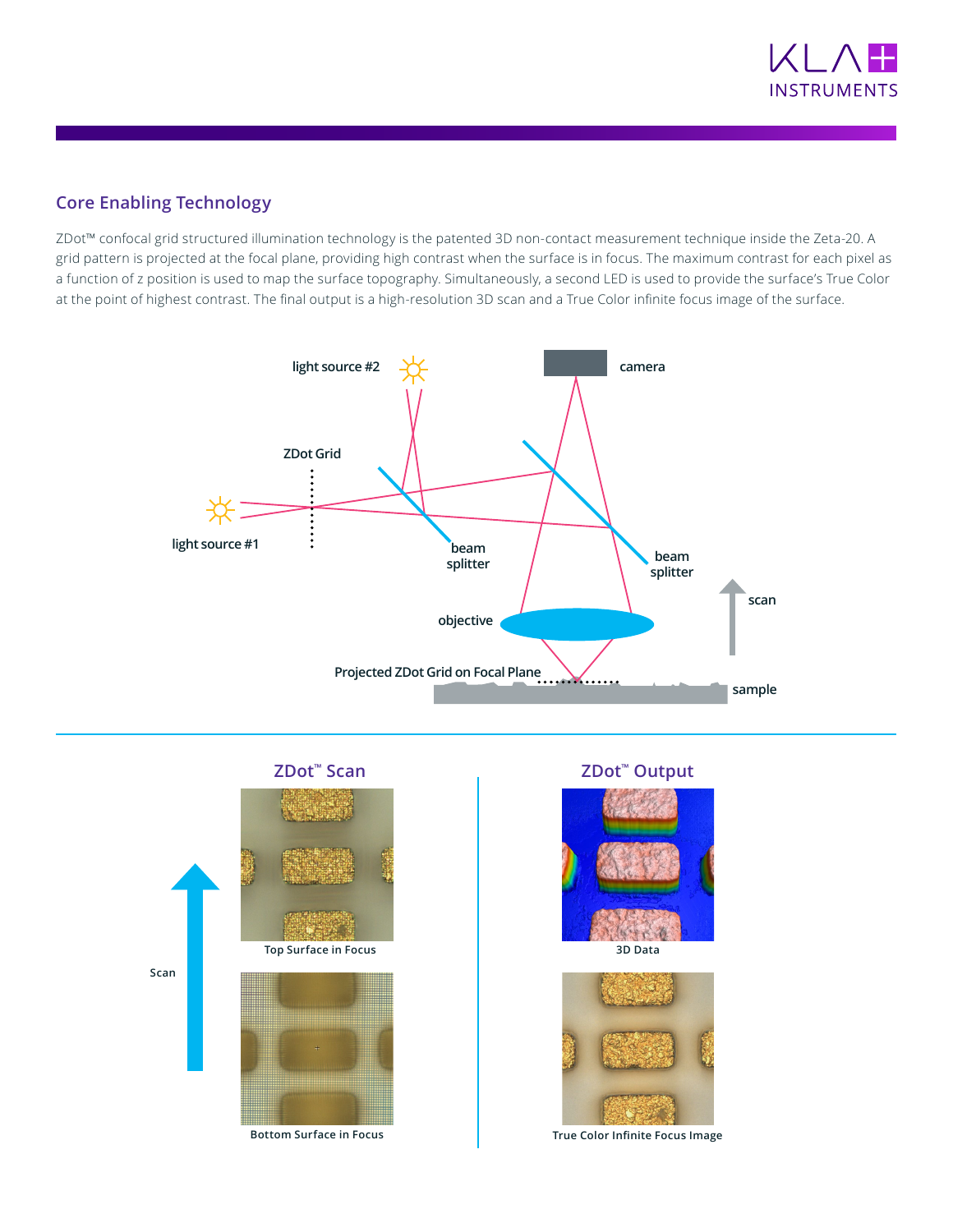

### **Multi-Mode Optics**

Flexibility and upgradability are enabled with multi-mode metrology, packing six powerful techniques into one compact optical package.

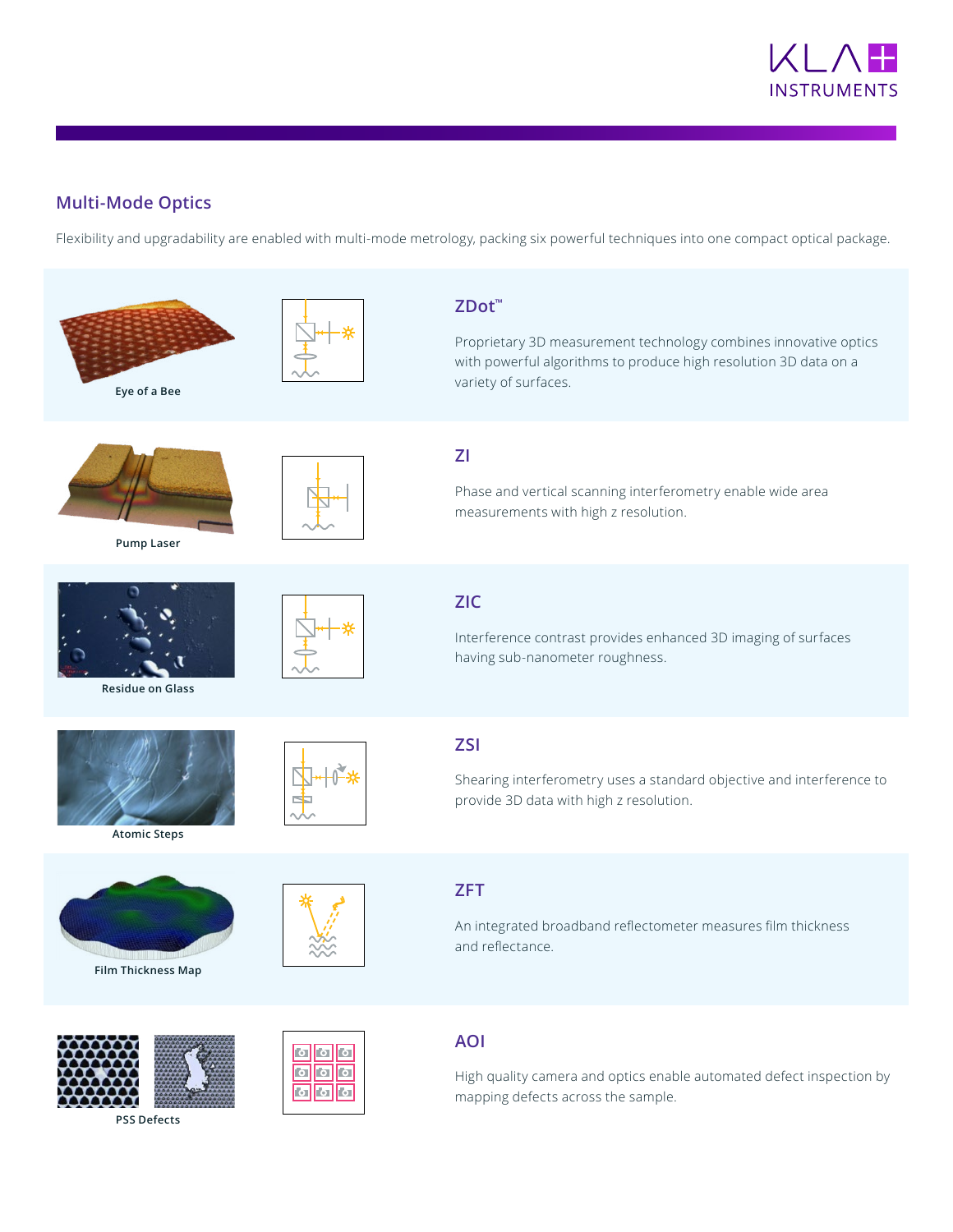

#### **Broad Range of Applications**



#### **Photovoltaic Solar Cells**

Measure surfaces with both very low and very high reflectance materials in the same scan using ZDot™ technology and a high measurement dynamic range. This functionality enables simultaneous quantification of low reflectance nitride and line height, width and volume of the high reflectance silver paste that determines electrical line resistance.

#### **VCSEL Device**

Measure the height of the vertical cavity surface emitting laser (VCSEL). True Color imaging shows the actual color of the surface, enabling visualization of material property changes that cannot be observed in a 3D topography map.



#### **Microfluidic Device**

Measure the height, width, edge profile, and texture of channels, wells, and control structures. This includes measurement after the channel is sealed with a transparent top cover plate – compensating for the change in refractive index and quantifying changes induced by applying the cover plate.



#### **Laser Dicing**

Measure the depth of a laser cut on a LED device. Measure material buildup at the edge of the cavity to determine if it has flowed outside the scribe area and into the active area of the LED device.



#### **Biotechnology**

Measure microneedle array structures for drug delivery, using the high numerical aperture objective lens and the ability to resolve a very low reflectance sample. Measure high aspect ratio steps, such as the depth of deep wells in biotech applications.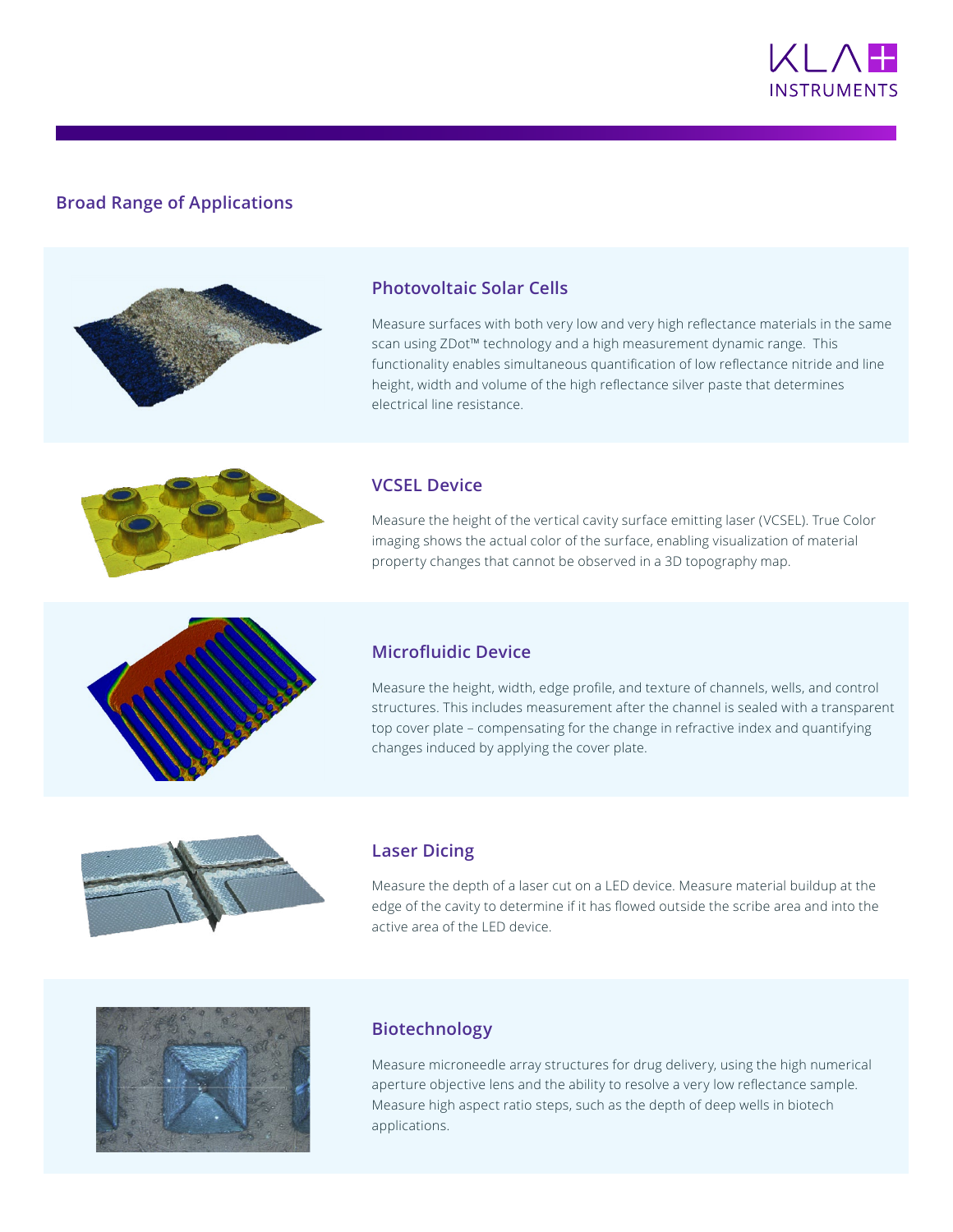



#### **Imaging**

Image parameters such as field of view (FOV) and lateral resolution are determined by a combination of camera, coupler and objective.

- 5MP color camera, programmable for different regions of interest
- Extensive suite of objectives and coupling lenses to measure an area as small as 45 x 35µm, up to 9.5 x 7.5mm without stitching
- Image in brightfield, darkfield, or differential image contrast (DIC) modes



#### **Objective Lenses**

ZDot<sup>™</sup> technology eliminates the need for expensive objectives by using standard objective lenses.

- ZDot™ uses standard, long and ultra-long working distance objectives
- Mirau objectives for interferometry
- Immersion, refractive index corrected
- Diamond-scribe objective with a precision diamond tip to mark features of interest for further analysis on AFM, SEM, FTIR, Raman or other review tools
- Manual or motorized turret with automatic objective identification



#### **Illumination**

Multiple illumination options to optimize performance for each application.

- Broadband white light or 405nm monochromatic high brightness LED light sources
- Transmissive imaging using high brightness LEDs to illuminate transparent samples from the bottom
- Illuminate in darkfield or brightfield
- Side illumination for enhanced defect inspection



Compact, benchtop configuration for manual or fully automated measurements.

- XY stages: manual (100 x 100mm) or high precision motorized (150 x 150mm or 180 x 200mm)
- High precision 200µm z range piezo stage for enhanced z resolution
- Chuck options include manual rotary, coarse tip and tilt, fine tip and tilt, vacuum chucks, square chucks, glass chucks for transmitted illumination, and custom chucks for other applications in biotech
- Built-in vibration isolation for high resolution step height and roughness measurements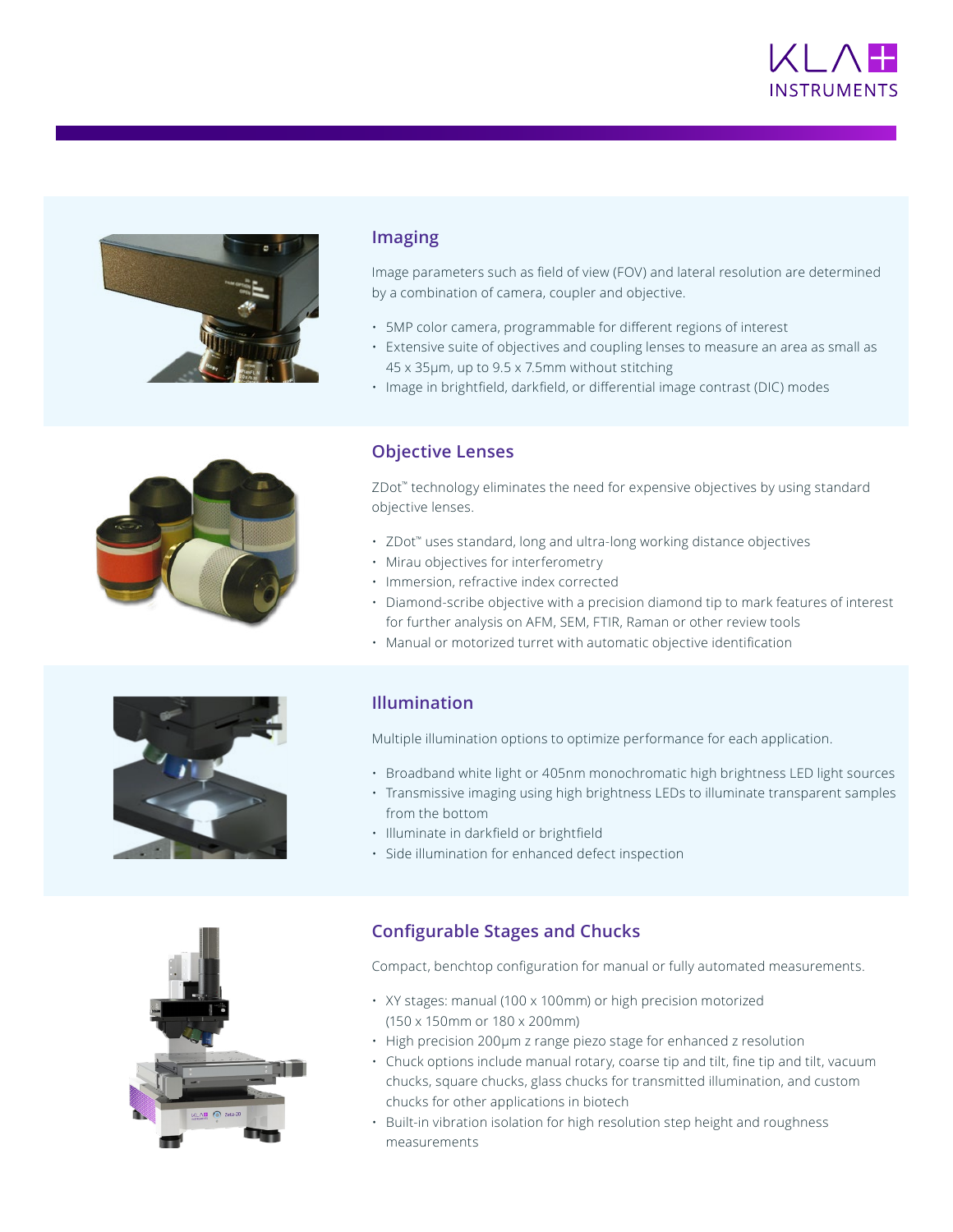



**Simple scan setup**

#### **Fast and Easy to Use**

Preparing samples and equipment for data acquisition is easy with simple, intuitive software and automated measurement analysis features.

- ZDot™ focus assist for quick surface location
- Automatic illumination control
- Autofocus
- Auto-sequence for multiple sites
- Multiple transparent surface acquisition
- Wide area stitching
- Pattern recognition deskew for automatic sample alignment
- High dynamic range (HDR) for surfaces with high contrast range



**Automatic Optical Inspection (AOI)**



#### **Comprehensive Analysis Suite**

- ISO 2D and 3D roughness
- 2D and 3D step height
- Automatic feature detection
- CD measurement of detected features
- Bow, shape, and stress measurement
- Automated defect inspection (AOI), plus defect review
- Film thickness spectrometry



**Simple, effective analysis report**

#### **Results**

Advanced functionality plus easy reporting enable operators and engineers to communicate results:

- True Color and height color maps
- 2D and 3D data viewing
- Offline analysis license
- Apex advanced analysis packages

### **Optical and Stylus Profilers**

Measure the topography of any surface with our range of benchtop and automated wafer handling optical and stylus profilers. Find out more at kla.com/profilers.













**Profilm3D, MicroXAM-800 Zeta-20 Zeta-300, Zeta-388 P-170, HRP-260 P-7, P-17, P-17 OF Alpha-Step® D-500, D-600**